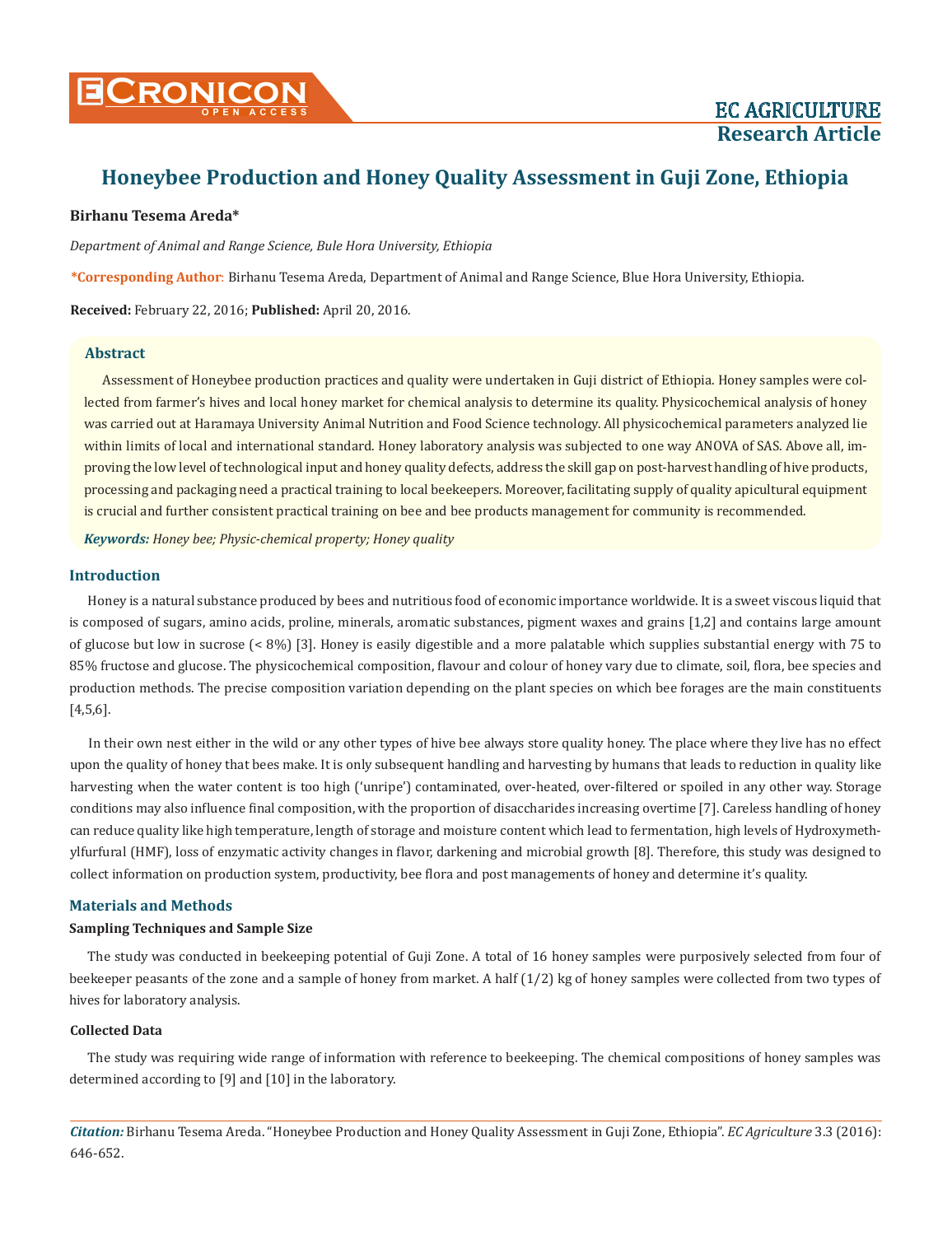#### **Moisture content**

The moisture content of honey was determined by using the refractive index of the honey. The table is derived from a formula developed by Wedmore, (1955) and calculated by:

# $W=1.73190 - log(R.I-1)$

# 0.002243

Where  $W =$  is the water content in  $g/100g$  honey and R.I. is the refractive index.

# **Mineral (ash) content**

Ash content was determined after the sample burnt in an electric muffle furnace. Percent ash g/100g honey was calculated by using:

$$
Ash\% = M1 - M2x\ 100
$$

# $M<sub>0</sub>$

Where M0= weight of honey, M1= weight of dish + ash and M2= weight of dish.

#### **pH and Free Acidity**

The pH of sample was measured with pH meter and the solution was further titrated with 0.1M sodium hydroxide (NaOH) solution to pH 8.30.

### Acidity =10V

Where  $V =$  the volume of 0.1N NaOH in 10 g honey.

#### **Reducing Sugar**

This method is a modification of the [11] procedure, involving the reduction of Soxhlet's modification of Fehling's solution by titration at boiling point against a solution of reducing sugars in honey using methylene blue as an internal indicator and expression of result:

#### $C = 2 \times 1000$  $W2Y2$

Where  $C = g$  invert sugar per 100 g honey.

W2 = weight (g) of honey sample.

Y2 = volumes (ml) of diluted honey solution.

# **Apparent Sucrose**

The procedure of determining reducing sugar was

ASC= (invert sugar content after inversion - invert sugar content before inversion) x 0.95

Where ASC= Apparent sucrose content.

The result will be expressed as g apparent sucrose per 100 g honey.

# **Data Management and Statistical Analysis**

Honey quality parameters were analyzed by using one way ANOVA and  $\pm$  SD.

647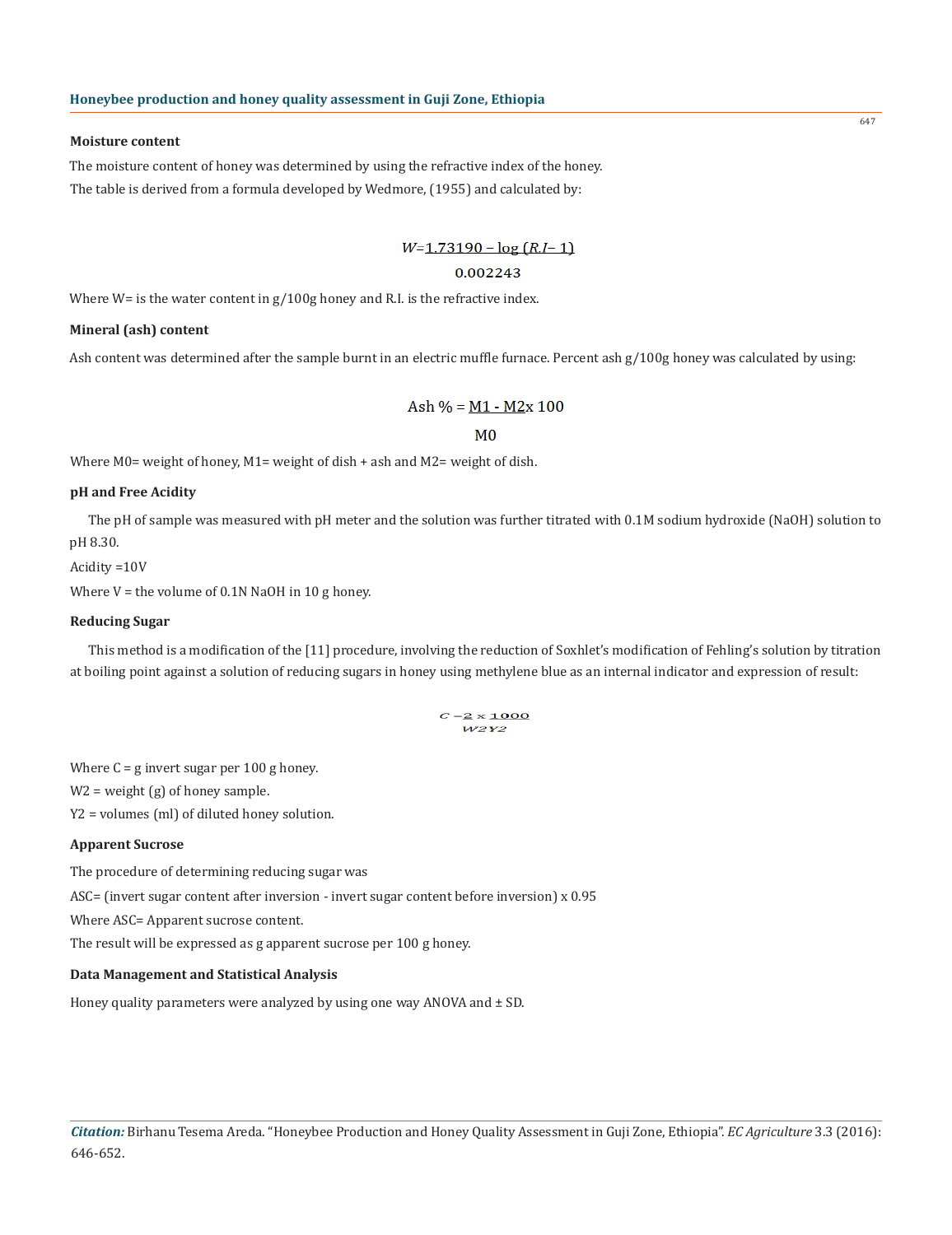#### **Results and Discussion**

#### **Feeding honey bees and flora condition**

Honey bee colonies naturally withstand themselves and produce honey by for aging natural and cultivated crops and store honey for their own feeding during dearth period. But, beekeepers are harvesting honey which honey bees stored for them. The management for honey bees is very minimal in the study area. During the survey period it was observed that some farmers who have modern beehives (33.33%) were manage and 66.67% did not manage it properly. With regard to type of feed they provide, respondent feeding their bees  $(36.67%)$  use honey and pea flour  $(3.33%)$ , pea flour and sugar syrup  $(6.67%)$ , sugar syrup  $(10.0%)$  and pea flour  $(16.67.8%)$ . 63.33% beekeepers were not give anything to honey bees as food.

#### **Hive products harvesting and post handling**

The frequency and amount of honey harvested varied depending on flowering condition of major bee forage, colony management practices and number of beehive [12]. In the study area, honey harvesting periods were from March to April and July to August where harvesting periods correlate with availability of moisture and peak flowering period. During honey harvested, beekeepers cut and pull the fixed combs one by one and then pollen, brood and honey combs were removed and kept in a container and covered with a lid which affects quality of honey in relation to length of storage. According to [13] plastic container is the ideal one for the quality of honey. Accordingly plastic bucket and plastic sack were highly used and in some case they use nickels to store honey for both short and long period and which result rusting; deteriorates the honey and technically not appropriate for storage facilities.

#### **Honey Bee flora**

Beekeeping is more dependable on ecological suitability of an area than any other live stock production [14] and honey bee population and their productivities in general are mainly influenced by the nature of honey bee flora. Vegetation characteristics of the study areas are considered to be an important indicator for the potentialities of the area for beekeeping. Survey conducted showed that, the potential of cultivated and natural honey flora makes it very favorable for beekeeping. The respondents pointed that, even though there are different types of bee plants and flora seasons, there is a shortage of bee feed during the dry seasons where ground and surface water resources are limited. They also indicated that bee forages become declined as compared with the past period due to forest degradation, use of herbicides and expansion of cultivated lands in the area.

#### **Honey quality laboratory result**

Physicochemical properties of honey produced in the study area were analyzed compared to Quality and Standards Authority of Ethiopia (QSAE), Codex Alimentarius Commission (CAC) and European Union (EU) were described below.

#### **Moisture**

The mean moisture contents of honey samples collected from different locations and hive types are reported below which is depends on the environmental conditions such as temperature, relative humidity of the area and the manipulation of honey during harvesting period by beekeepers and seasonal variation [15,16]. After the carbohydrates, water is the second most important component of honey. Moisture content ranges between 15 and 23% and it substantially affects some physical properties of honey (crystallization, viscosity, specific weight) and influenced by climatic factors, bee species, bee-colony's strength, humidity and air temperature in the hive, processing and storage conditions as well as by the honey plant species. The moisture content of the research finding implies from  $15.12 \pm 0.74$ to 14.28 ± 0.89 which is safe. The higher moisture-in-honey content, the greater is the possibility that the yeasts will ferment and change the flavor. However, there are no substantial differences in water content between individual honey types.

#### **Ash**

The minimum, maximum and mean ash contents of the honey samples analyzed in the present study was lower than the maximum limits (0.6%) set for ash content of the honey by EU, CA and QSAE and the average was within the national and international limits for ash content of honey.

*Citation:* Birhanu Tesema Areda. "Honeybee Production and Honey Quality Assessment in Guji Zone, Ethiopia". *EC Agriculture* 3.3 (2016): 646-652.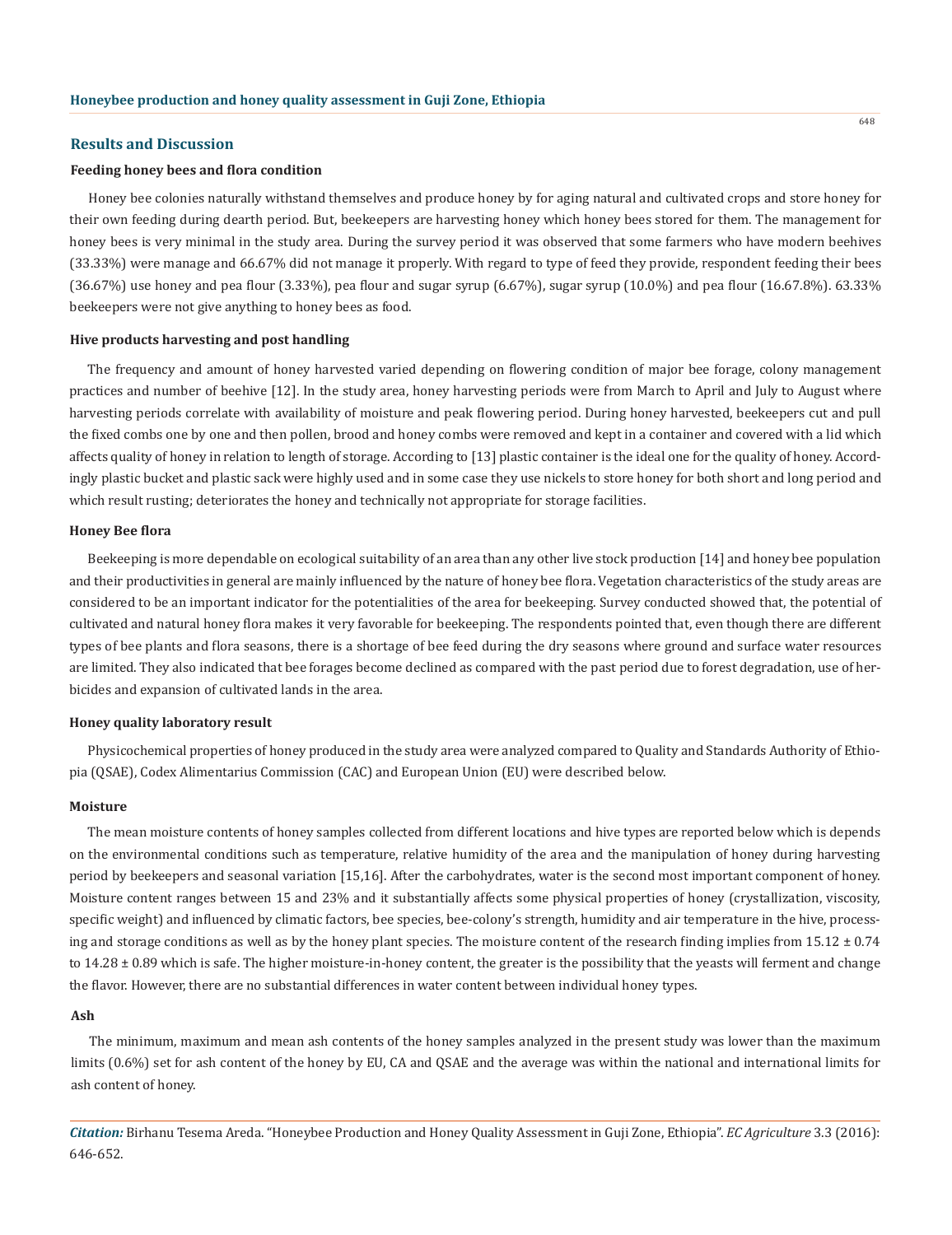#### **Free Acidity**

The overall mean free acidity of honey samples analyzed was 24.08% which is within the acceptable limits ( $\leq 40$  m eq/kg) set by QSAE and CAC, whereas the limit for honey acidity according to EU (2002) honey standard is≤ 50 m eq/kg. This result revealed that the freshness of honey samples and absence of unwanted honey fermentation where harvesting time and storage condition are the matter. None of the samples exceeded the limit set, which may be taken as indicative of freshness of all the honey samples of the study area. Variation in free acidity among different honeys can be attributed to floral origin or to variation in the harvest season.

#### **PH**

Honey is naturally highly acidic. Its pH is extremely low, ranging between 3 and 4.5, which inhibits the growth of bacteria and other spoil-ready organisms. There was no significant difference (p> 0.05) in pH between honey samples obtained from traditional (3.45) and modern hives (4.03) (Table 1), similarly, no significant difference in acidity. Honey pH has great importance during storage of honey, as they influence the texture, stability and shelf life of honey [17]. pH of honey samples in the current study ranged from 4.13 to 5.02, with an average value of 4.45 (Table 2) which reveal honey is quality enough for long time storage. The low pH of honey inhibits the presence and growth of micro-organisms and makes honey compatible with many food products in terms of pH and acidity.

| <b>Temperature</b>      | <b>Variety</b>                 |                               | Average temp       |  |  |  |  |
|-------------------------|--------------------------------|-------------------------------|--------------------|--|--|--|--|
| $(^{0}C)$               | Dongola                        | Berbar                        |                    |  |  |  |  |
| Reducing sugars (%)     |                                |                               |                    |  |  |  |  |
| $25^{\circ}$ C          | $31.27 \pm 4.93$ <sup>c</sup>  | $27.51 \pm 5.52$ <sup>d</sup> | 29.39 <sup>B</sup> |  |  |  |  |
| $40^{\circ}$ C          | $38.99 \pm 14.08$ <sup>a</sup> | $34.46 \pm 9.24^b$            | 36.73 <sup>A</sup> |  |  |  |  |
| Average variety         | 35.13 <sup>A</sup>             | 30.99 <sup>B</sup>            |                    |  |  |  |  |
| Non-reducing sugars (%) |                                |                               |                    |  |  |  |  |
| $25^{\circ}$ C          | $8.41 \pm 4.19$ <sup>d</sup>   | $10.30 \pm 4.54^b$            | 9.29 <sup>B</sup>  |  |  |  |  |
| $40^{\circ}$ C          | $11.11 \pm 0.21$ <sup>a</sup>  | $9.94 \pm 5.55$ <sup>c</sup>  | $10.53^{\text{A}}$ |  |  |  |  |
| Average variety         | 9.70 <sup>B</sup>              | $10.12^{\text{A}}$            |                    |  |  |  |  |
| Total sugars $(\%)$     |                                |                               |                    |  |  |  |  |
| $25^{\circ}$ C          | $38.84 \pm 5.09^{\circ}$       | $38.30 \pm 4.19^{\circ}$      | 38.57 <sup>B</sup> |  |  |  |  |
| $40^{\circ}$ C          | $50.74 \pm 11.08$ <sup>a</sup> | $44.93 \pm 9.06^{\circ}$      | $47.84^{\text{A}}$ |  |  |  |  |
| Average variety         | 44.79 <sup>A</sup>             | 41.62 <sup>B</sup>            |                    |  |  |  |  |

\*Means in the same columns and rows bearing same superscript small letters are not significantly different (P≥ 0.05).

Values are mean ± SD.

\*\*Means in the same row with the same superscript capital letters are not significantly different (P≤ 0.05).

\*\*\*Means in the same column bearing different superscript capital letters are significantly different (P≤ 0.01).

*Table 1: Effect of Garlic Variety and Storage Temperature on Sugars Content of Garlic Paste.*

#### **Reducing Sugars**

The overall mean reducing sugar content of the analyzed honey samples was 76% which is within quality requirement limits (≥ 65%) of (QSEA; CAC; EU) and a minimum reducing sugar content of 65% is required [19]. There were no significant differences (P> 0.05) in reducing sugars content between honey samples obtained from the two hive types and locations (Tables 1 and 2). Similarly, the average reducing sugars content of honey obtained from market location (80.2%) was significantly higher (p< 0.05) than the average moisture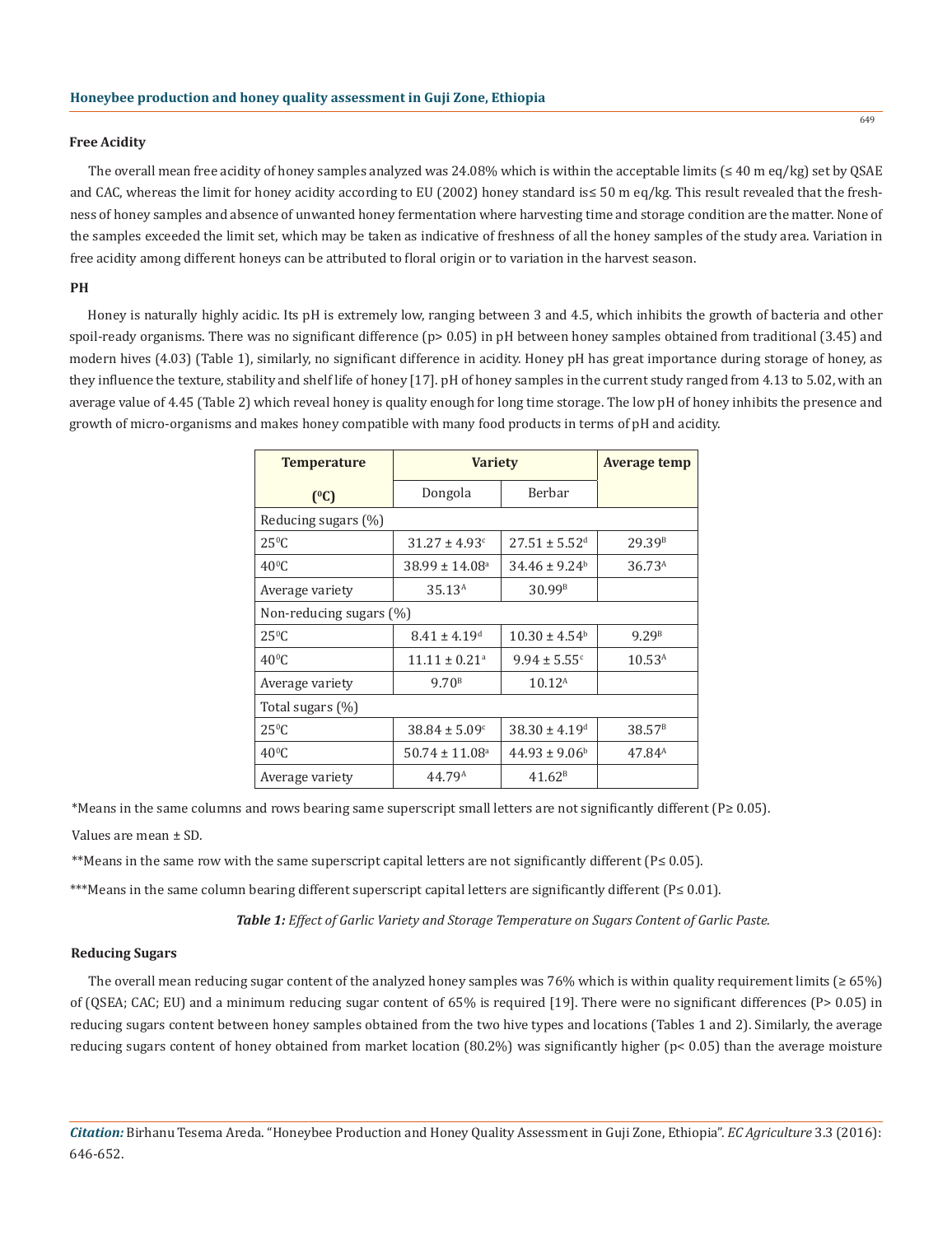| <b>Treatments</b>       | <b>Storage period (months)</b> |                               |                                |                    |  |  |
|-------------------------|--------------------------------|-------------------------------|--------------------------------|--------------------|--|--|
|                         | 2                              | $\overline{4}$                | 6                              | <b>Treatment</b>   |  |  |
| Reducing sugars (%)     |                                |                               |                                |                    |  |  |
| $T_{0}$                 | $20.27 \pm 4.13^{\rm m}$       | $37.64 \pm 5.08$ <sup>f</sup> | $38.43 \pm 11.45$ <sup>d</sup> | 32.11 <sup>D</sup> |  |  |
| $T_{1}$                 | $23.10 \pm 1.67$ <sup>j</sup>  | $37.50 \pm 4.12$ <sup>f</sup> | $37.24 \pm 7.12$ <sup>g</sup>  | 32.61c             |  |  |
| $T_{2}$                 | $21.65 \pm 3.48$ <sup>1</sup>  | $39.21 \pm 4.72$ <sup>c</sup> | $40.91\pm0.75^{\rm b}$         | 33.92 <sup>B</sup> |  |  |
| $T_{3}$                 | $24.84 \pm 2.03$ <sup>i</sup>  | $38.14 \pm 0.75$ <sup>e</sup> | $41.52 \pm 9.58$ <sup>a</sup>  | 34.83 <sup>A</sup> |  |  |
| $T_{4}$                 | $22.01 \pm 2.27$ <sup>k</sup>  | $34.80 \pm 6.35$ <sup>h</sup> | $38.59 \pm 11.50$ <sup>d</sup> | 31.80 <sup>E</sup> |  |  |
| Average storage         | 22.37 <sup>c</sup>             | 37.46 <sup>B</sup>            | 39.34 <sup>A</sup>             |                    |  |  |
| Non-reducing sugars (%) |                                |                               |                                |                    |  |  |
| $T_{0}$                 | $13.51 \pm 3.18^a$             | $9.48 \pm 2.34$ <sup>f</sup>  | $7.11 \pm 4.69$ <sup>g</sup>   | 10.03 <sup>D</sup> |  |  |
| $T_1$                   | $13.61 \pm 4.38^a$             | $12.70 \pm 2.23$ <sup>b</sup> | $9.74 \pm 2.96$ <sup>f</sup>   | 12.02 <sup>A</sup> |  |  |
| $T_{2}$                 | $10.61 \pm 4.79$ <sup>de</sup> | $10.30 \pm 6.14$ <sup>e</sup> | $6.52 \pm 3.66^{\rm h}$        | 8.98 <sup>E</sup>  |  |  |
| $\mathrm{T}_3$          | $10.90 \pm 6.85$ <sup>d</sup>  | $11.33 \pm 2.67$ <sup>c</sup> | $10.81 \pm 2.07$ <sup>i</sup>  | 11.01 <sup>B</sup> |  |  |
| $T_{4}$                 | $12.66 \pm 5.88$ <sup>b</sup>  | $11.46 \pm 2.10$ <sup>c</sup> | $7.36 \pm 2.82$ <sup>g</sup>   | 10.49 <sup>c</sup> |  |  |
| Average storage         | $12.16^{\text{A}}$             | $11.05^{\rm B}$               | 8.31 <sup>c</sup>              |                    |  |  |
| Total sugars (%)        |                                |                               |                                |                    |  |  |
| $T_{0}$                 | $37.35 \pm 1.73$ <sup>h</sup>  | $46.11 \pm 5.51$ <sup>e</sup> | $44.64 \pm 11.64$ <sup>f</sup> | 42.70 <sup>D</sup> |  |  |
| $T_{1}$                 | $32.80 \pm 0.87$ <sup>1</sup>  | $49.35 \pm 5.90^{\circ}$      | $47.78 \pm 8.67$ <sup>c</sup>  | 43.31 <sup>E</sup> |  |  |
| $T_{2}$                 | $36.43 \pm 5.25$ <sup>i</sup>  | $48.86 \pm 9.46^b$            | $43.40 \pm 11.43$ <sup>g</sup> | 42.23 <sup>F</sup> |  |  |
| $T_{3}$                 | $34.55 \pm 2.06^k$             | $49.56 \pm 4.96^a$            | $48.81 \pm 11.84$ <sup>b</sup> | 44.31 <sup>A</sup> |  |  |
| $T_{4}$                 | $35.33 \pm 4.64$               | $46.69 \pm 5.46$ <sup>d</sup> | $46.36 \pm 9.92$ <sup>e</sup>  | 42.79 <sup>c</sup> |  |  |
| Average storage         | 34.89 <sup>c</sup>             | 48.11 <sup>A</sup>            | 46.20 <sup>B</sup>             |                    |  |  |

content of honey obtained from the two agro ecologies (collected directly from beekeepers). This implies that, the product meet the quality standard and honey was harvested early before sucrose has not been converted to fructose and glucose [18].

Values are mean ± SD.

\*Means in the same columns and rows bearing same superscript small letters are not significantly different (P≥ 0.05).

\*\*Means in the same row with the same superscript capital letters are not significantly different (P≤ 0.05).

\*\*\*Means in the same column bearing different superscript capital letters are significantly different (P≤ 0.01).

 $T_0$  = Control.

 $T_1$  = Ascorbic acid (0.5mg/g).

 $T_2$  = Citric acid (2mg/g).

 $T_3$  = Ascorbic acid (0.25mg/g) and Citric acid (1mg/g).

 $T_4$  = Ascorbic acid (0.5mg/g) and Citric acid (2mg/g).

*Table 2: Effect of Chemical Treatments and Storage Periods on Sugars Content of Garlic Paste.*

# **Apparent Sucrose**

Apparent sucrose are set to be 5g/100g for the majority of honeys, which have higher limits (10g/100g), as well as lavender honeys (15g/100g) (EC Directive 2001/110). Higher sucrose contents could be the result of an early harvest of honey i.e., the sucrose has not

*Citation:* Birhanu Tesema Areda. "Honeybee Production and Honey Quality Assessment in Guji Zone, Ethiopia". *EC Agriculture* 3.3 (2016): 646-652.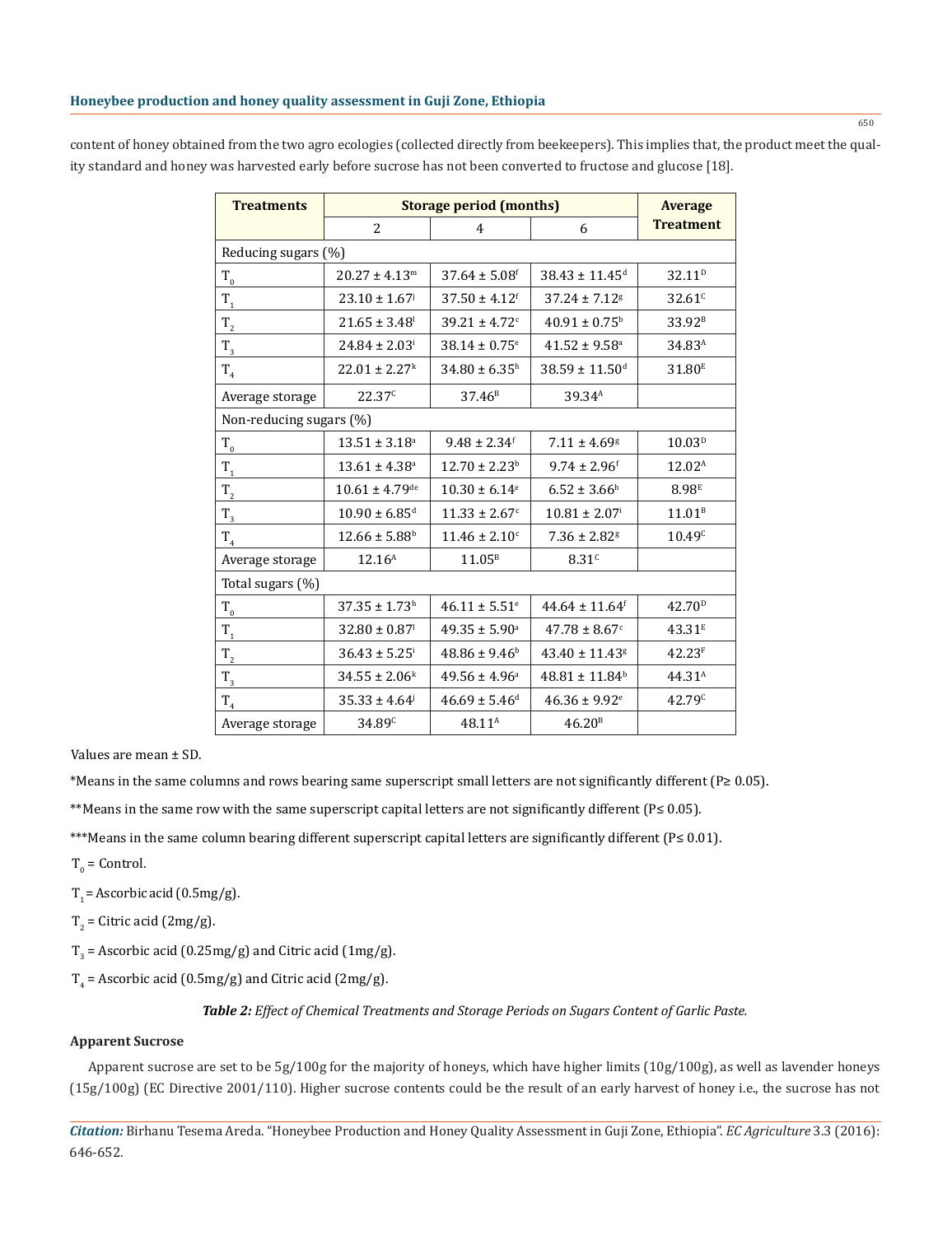# **Honeybee production and honey quality assessment in Guji Zone, Ethiopia**

been converted to fructose and glucose [18]. The amount of sucrose in honey differs according to the degree of maturity and nectar compound of the honey.

#### **Summary and Recommendation**

Laboratory evaluation showed that the mean moisture, reducing sugars, sucrose, acidity, ash and pH contents of the honey samples collected from the study area revealed that, all the physicochemical parameters lie with-in limits of local and international standards set by Quality and Standards Authority of Ethiopia, Codex Alimentarius Commission and EU Council. There were significant differences for acidity and water insoluble solids (p< 0.01) between hive types. But, there were no significant differences (p< 0.05) between hive types and among locations for moisture, reducing sugar, sucrose, ash and pH contents of honey samples tested.

Therefore, to improve the low level of technological input utilization, it needs to be facilitate the supply improved bee-hives, honey processing materials and other beekeeping equipment, address the skill gap on bee colony management and post harvest handling of hive products, further consistent practical training on bee and bee products management for community is recommended.

# **Bibliography**

- 1. Bogdanov SV., *et al. Journal of Am . Be.* 139 (1998): 61-63.
- 2. Qiu PY., *et al. Journal of Agriculture and Food chemistry* 47 (1999): 2760-2765.
- 3. USDA . "National honey report". (2008).
- 4. Jeffrey AE and CM. *Review of Biomedical* 7 (1996): 43-49.
- 5. Terrab AA., *et al. Europe Food Research and Technology* 218 (2003): 88-95.
- 6. Gulfraz MF., *et al. African Journal of Biotechnology* 9.41 (2010): 6902-6906.
- 7. White JW and Subers MH. "Studies on Honey in hibine: effects of heat". *Journal of Applied Research* 3.1 (1964): 45-50.
- 8. Moguel O., *et al.* "Physicochemical quality of honey from honeybees Apis mellifera produced in the State of Yucatan during stages of the production process and blossoms". *Tec Pecu Mex* 43.3 (2005): 323-334.
- 9. Bogdanov S. "Harmonized Methods of the International Honey Commission". Swiss Bee Research Centre FAM, Liebe feld, CH-3003 Bern, Switzerland. CACC. 2003. (Central Agricultural Census Commission). Ethiopian Agricultural Sample Enumeration, 2001/02. Results for Amhara Region, Statistical Reports on Live stock and Farm Implants (Part IV). CACC, Addis Ababa, Ethiopia (2002): 45-46.
- 10. Geremew Bultosa. "Food chemistry laboratory manual". Department of food science and post harvest technology, Haramaya University, Ethiopia (2005).
- 11. Lane JH and Eynon L. "Determination of reducing sugar by means of Fehling's solution with methylene blue as internal indicator". *Journal of Indian Chemical Society* (1923).
- 12. Kajobe R., *et al.* "National beekeeping calendar, honeybee pest and disease control methods for improved production of honey and other hive products, Uganda". (2009).
- 13. Gichora M. "Towards Realization of Kenya's Full Beekeeping Potential: A Case Study of Baringo District". *Cuvillier Verlag Gottingen, Germany* (2003): 157.
- 14. Nuru Adgaba. "Geographical races of the Honeybees (Apis mellifera L.) of the Northern Regions of Ethiopia. PhD dissertation. Rhodes University, South Africa. Paterson PD 2006. Beekeeping. The Tropical Agriculturalist". *The Technical Center for Agriculture and Rural Cooperation (CTA), International Bee Research Association (IBRA) and Macmillan. Malaysia* (2002).

*Citation:* Birhanu Tesema Areda. "Honeybee Production and Honey Quality Assessment in Guji Zone, Ethiopia". *EC Agriculture* 3.3 (2016): 646-652.

651